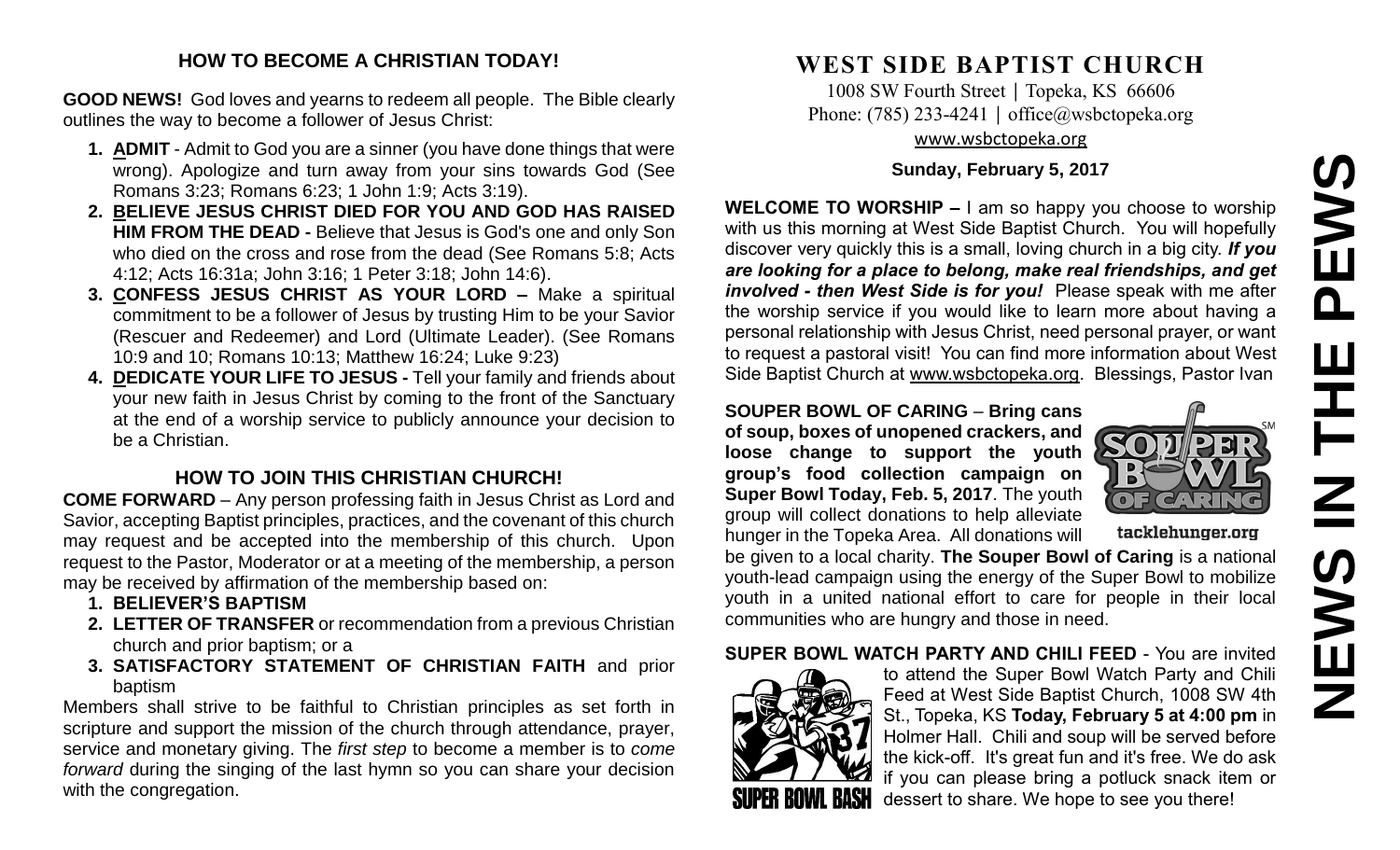**BIBLE STUDIES –** Join a small group Bible study at West Side Baptist Church to learn God's word and be transformed by the Spirit:

- Sundays at 9:15 am "Biblical Archeology" with Doug Mauck (HH)
- Sundays at 9:15 am  $-$  "Explore the Bible" with Don Johnson (2<sup>nd</sup> FI)
- Sundays at 4:00 pm "The Book of Isaiah" with Pastor Ivan (HH)
- Wednesdays at 10:30 am "Ephesians" with Pastor Ivan (HH)
- Wednesdays at 6:00 pm "The Twelve Disciples" Jim Goodnow (HH)

Bible studies are free and open to the public. A free Bible available to participants.

**ABCCR SENIOR ADULT RETREAT** — Join American Baptist Senior Adults from Kansas, Oklahoma, and Arkansas during the **Senior Adult Retreat on Wednesday, April 26 and Thursday, April 27 at Cross Wind Conference Center**,



Hesston, Kansas. The theme: "Reflections" 2 Corinthians 3:18. *Registration deadline is Monday, April 3, 2017*. Cost: \$10 per person, late fee assessed if postmarked after April 3. Cancellation Policy: A full refund will be given if cancelled by Thursday, April 6, 2017 After April 6, a \$25 fee per individual will be non-refundable. You can find a registration form in the Office.

**AMAZONSMILE -** Shop on AmazonSmile (https://smile.amazon.com) Select "West Side Baptist Church Topeka Kansas" as your charity of choice, and Amazon donates 0.5% of the price of your eligible AmazonSmile purchases to the church. Support West Side Baptist Church by starting your shopping at smile.amazon.com.

**BOX TOPS FOR EDUCATION –** We are collecting Box Tops for Education for our local schools. Please place your donations in the collection box.

**CAMPBELLS SOUP LABELS & BOX TOPS –** We are still collecting the UPC



codes from soup labels for **Murrow Indian Children's Home in Muskogee, OK**. Murrow is saving one million UPC's for a van for the children's needs. Thank you to all our faithful congregation for your continuing support. The box to collect the UPC Campbell's labels is outside the Church Office.

# **WEEKLY CALENDAR**

#### **SUNDAY, FEBRUARY 5**

| $9:15$ am<br>$10:30$ am<br>$4:00 \text{ pm}$                                                                        | <b>Sunday School</b><br>Worship<br><b>NO Bible Study</b><br>Souper Bowl Watch Party - Chili Feed                                                                                                     |
|---------------------------------------------------------------------------------------------------------------------|------------------------------------------------------------------------------------------------------------------------------------------------------------------------------------------------------|
| <b>MONDAY, FEBRUARY 6</b><br>$9:00 - 11:00$ am<br>6:00 pm                                                           | <b>OFFICE CLOSED</b><br><b>Baby Closet Ministry</b><br>Capital City Men's Chorus (FH)                                                                                                                |
| <b>TUESDAY, FEBRUARY 7</b><br>5:30 PM<br>5:30 PM                                                                    | Women's Night Out at Palette's<br>Men's Night Out at Palette's                                                                                                                                       |
| <b>WEDNESDAY, FEBRUARY 8</b><br>10:30 am<br>$4:00 - 5:30$ pm<br>$5:00 - 7:00$ pm<br>5:30 pm<br>6:00 pm<br>$6:00$ pm | Bible Study (HH)<br>Free Fruits & Vegetables (FH)<br><b>Baby Closet Ministry</b><br>Wednesday Night Supper (FH)<br><b>WWW Kids Bible Club</b><br><b>Adult Bible Study (HH)</b><br>Choir Practice (S) |
| $7:00$ pm                                                                                                           |                                                                                                                                                                                                      |

#### **THURSDAY, FEBRUARY 9**

1:00 – 3:00 pm Baby Closet

### **SATURDAY, FEBRUARY 11**

| $9:00$ am  | XYZer's Breakfast @ Cracker Ba         |
|------------|----------------------------------------|
| $10:00$ am | <b>Financial Peace University (HH)</b> |
| $11:30$ am | Worship Team Practice (S)              |

#### **SUNDAY, FEBRUARY 12**

| 9:15 am           |  |
|-------------------|--|
| 10:30 am          |  |
| $4:00 \text{ pm}$ |  |

**8:00 Cracker Barrel** 

**Sunday School** Worship Bible Study – Book of Isaiah (HH)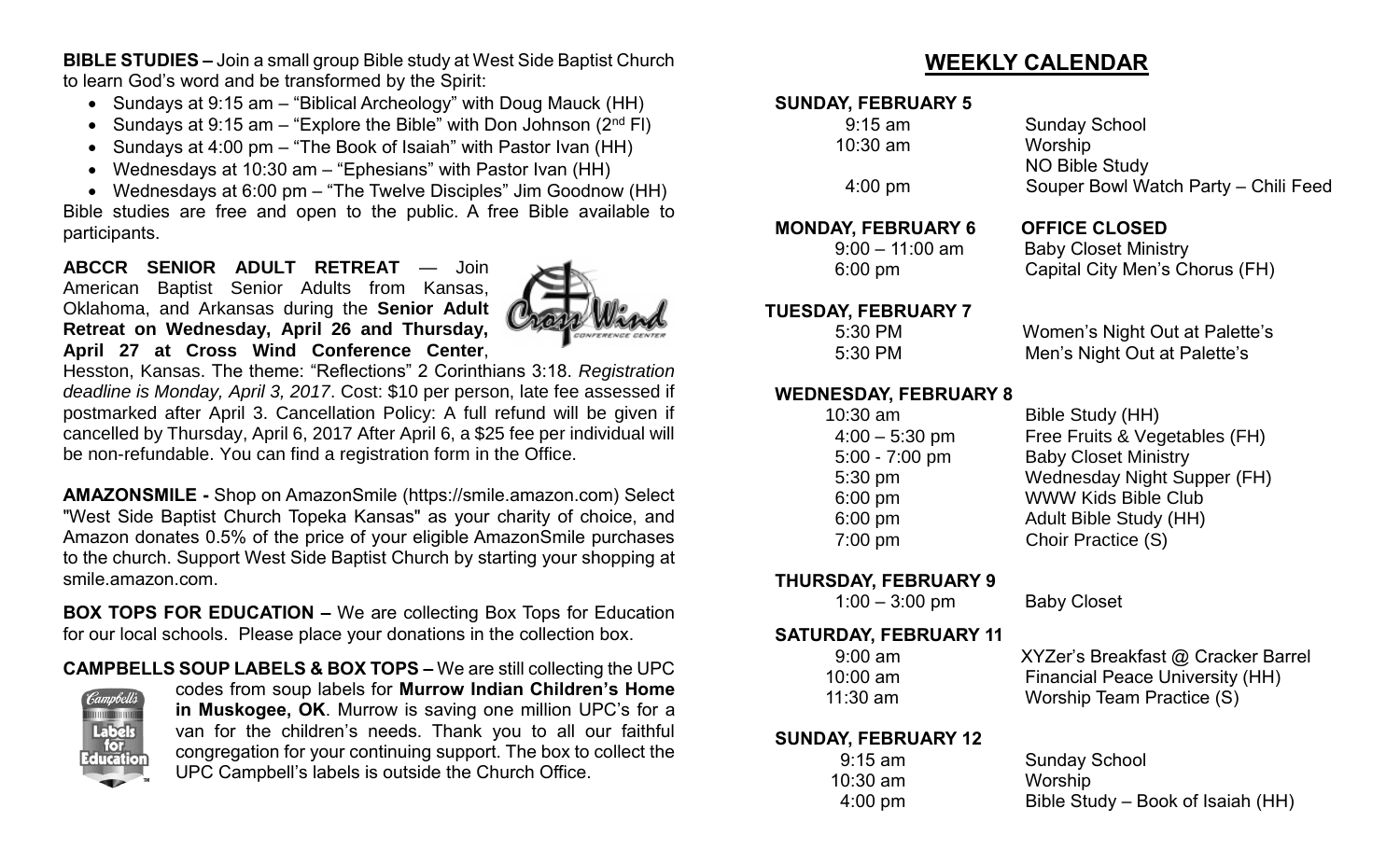**CHRISTIAN EDUCATION –** The Ministry of Christian Education will hold its monthly meeting on the third Tuesday of every month at 5:30 pm in Holmer Hall. See Alice Payne, Coordinator, for details.

#### **FINANCIAL PEACE UNIVERSITY –** Did you know that 76% of Americans



live paycheck to paycheck? Or that 64% of Americans can't cover a \$1,000 emergency? This doesn't have to be true for you! All you need is a practical plan for

your money—and Financial Peace University IS that plan! In nine easy-tofollow lessons, you'll learn how to get out of debt, create a budget, make wise spending decisions, save for the future, and so much more! **You're invited to Financial Peace University class at West Side Baptist Church on Saturdays at 10:00 am in Holmer Hall.** Register at [https://www.daveramsey.com.](https://www.daveramsey.com/)



**FREE BREAD, EGGS, FRUITS, & VEGETABLES** - West Side Baptist Church provides a limited amount of free bread, eggs, fruits, potatoes, and vegetables to individuals and families in the Ward Meade Neighborhood on **Wednesdays from 4:00 pm to 5:30 pm, or while supplies last.** All food is available at no cost. **2016 = 308 families; 1282 people >4,111 lbs of food**

**HIGH CHAIRS NEEDED -** We have a wonderful problem at West Side Baptist Church: we need two more high chairs in the Fellowship Hall. Please bring your gently used high chairs to the church for our Wednesday suppers and fellowship times. Thanks! Pastor Ivan

**LADIES' NIGHT OUT**- **Tuesday, February 7 @ 5:30 pm at Palette's 2134 SW Westport Dr**. Take a Night Off from cooking to connect with other Christian women during Ladies Night Out - a monthly gathering of women who encourage each other in their faith. All women attending West Side Baptist Church are welcome. Please invite friends. Dinner is *Dutch Treat.* Car-pooling is encouraged.



Please contact Trena for directions, questions, or to make a reservation.

**MEN'S NIGHT OUT** – **Tuesday, February 7 @ 5:30 p.m. at Palette's**. Join some familiar faces - and discover new friends - at the Men's Night Out, a monthly gathering of men to enjoy a meal at a local restaurant (Dutch Treat) and enjoy Christian fellowship.

#### **MISSION TRIP TO MURROW INDIAN CHILDREN'S HOME –** The Ministry



of Missions would like to plan a work trip to Murrow Indian Children's Home in Muskogee, Oklahoma, on **Monday, June 5 thru Thursday, June 8,** so we need to know who will be interested in going. If you are interested, please sign up on the sheet on the bulletin board. The mission trip will include time to make friends as you complete assigned physical work projects – see Mission bulletin board for a list

of possible projects. See Don Johnson for details or to volunteer.

**OUTREACH MEETING** – The Ministry of Outreach and Evangelism will hold their monthly meeting on Tuesday's at 7:15 pm in Holmer Hall. See Mark Calloway, Coordinator, for details.

**PIPE ORGAN WORKSHOP -** The Topeka Chapter of the American Guild of Organists presents: *"An Introduction to the King of Instruments: The Pipe Organ"* for all ages on **Sunday, February 12 at 2:00 to 3:30 pm** at First Presbyterian Church, 8th & Harrison Streets, Topeka, KS. Cost: FREE! Call (785) 233-9601 to reserve your seat today! Although a reservation is not required, it will assist us in planning.



**RIDE TO CHURCH** - If you need transportation to / from a worship service or another church-related activity, please call the Church Office at (785) 233- 4241 during office hours (Tuesday thru Friday, 8:00 a.m. to 4:30 p.m.) or call **James Carrier, Bus Driver at (785) 214-9580**. Volunteers are needed to ride along with our driver to pick-up / drop off children on Wednesdays and Sundays. Contact Mark Calloway if you would like to volunteer.

**SERMONS ON-LINE** – The Technology Committee is recording and uploading the Sunday sermon to YouTube to help people grow in their faith and for spiritual edification. You can watch these messages anytime just click on the link from the Church's website: [www.wsbctopeka.org.](http://www.wsbctopeka.org/)